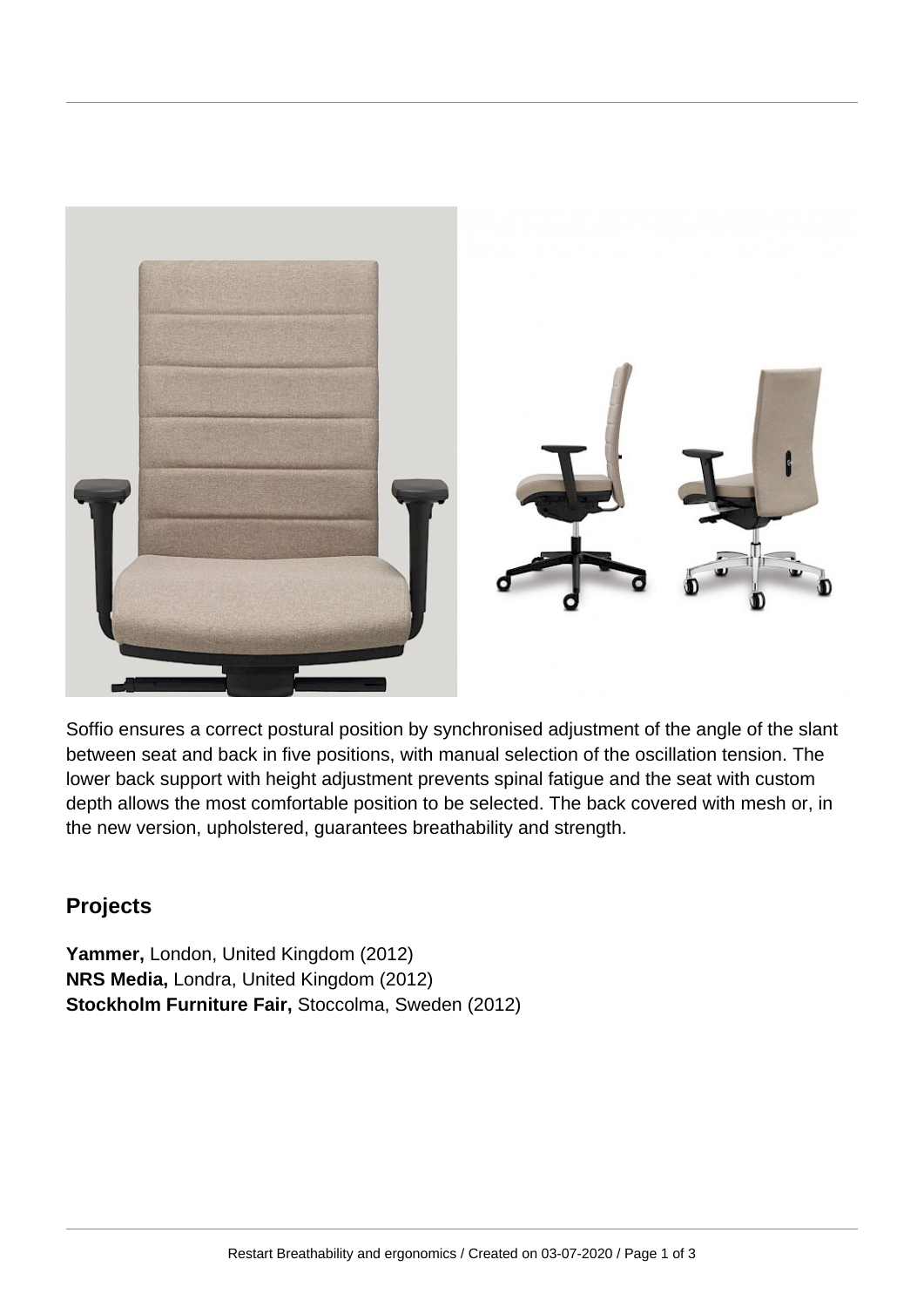# **Models**

Soffio with mesh back

Soffio with upholstered back